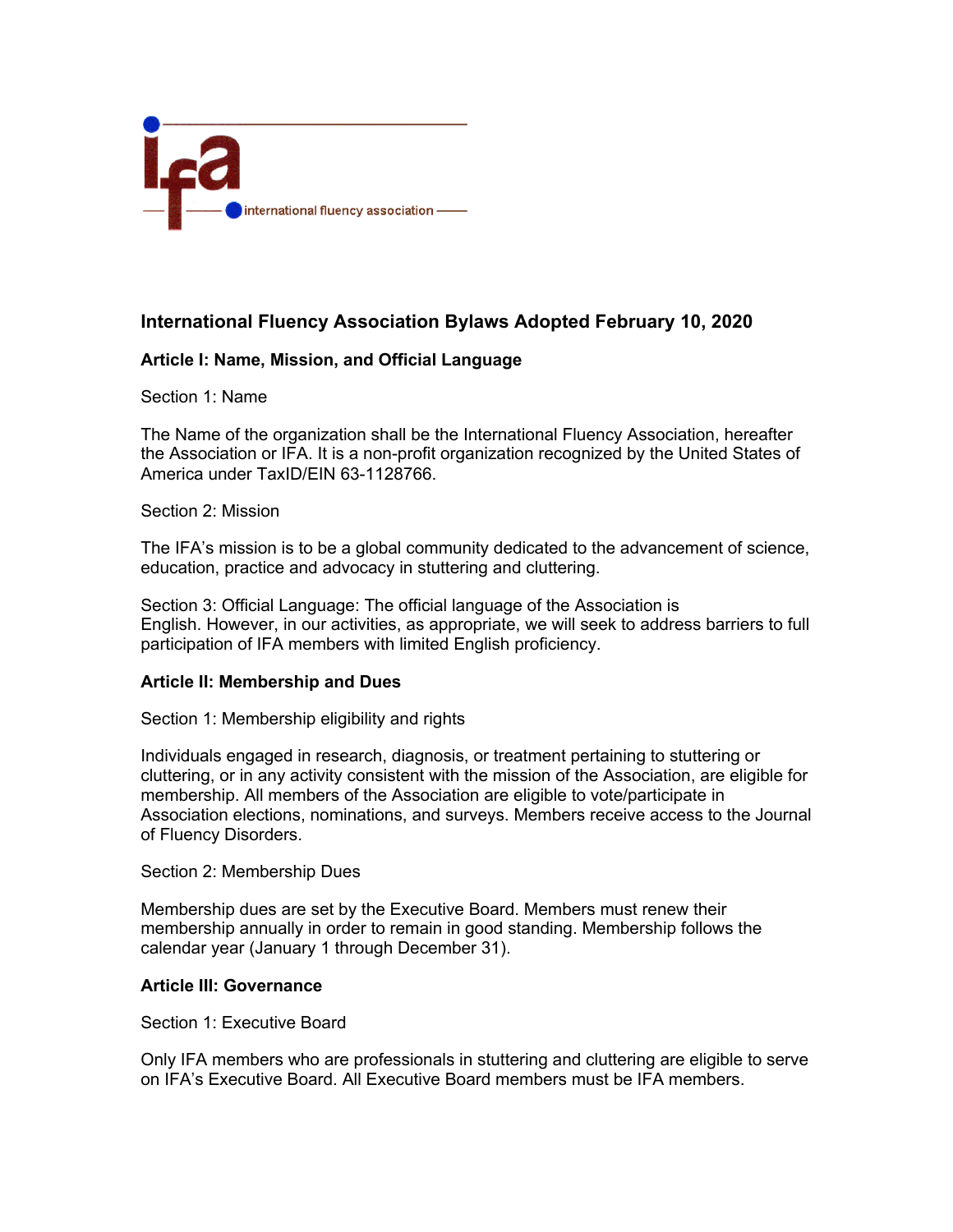The voting members of the Executive Board are: President, President-Elect, Secretary, Treasurer, and Member at Large. The ex-officio members are Past-President, Treasurer-Elect, the editor of JFD, and the Chair of the Membership Committee. The Elections Committee shall endeavor to identify candidates for these voting positions that create national diversity.

The maximum number of voting members of the board is 5. A minimum number of voting Executive Board members required for a quorum is 3.

Voting members of the Executive Board serve three-year terms. Terms shall be staggered so that the President Elect and Secretary will be elected one year and the Treasurer Elect and Member-at-Large will be elected the following year. No election will be held in the third year. Terms run from July through June. Members may stand for election again at the end of their term. The President, President-elect, Secretary, Treasurer, Treasurer-elect, and Member at Large are elected to these positions by a vote of the membership.

The Past-President serves a one-year term.

An executive board member may be removed from the Board in case of violation of IFA's Code of Practice. A majority not less than 75% of the remaining voting Executive Board members (3 out of 4) is needed at a scheduled meeting where the item was on a written agenda distributed two weeks in advance.

After removal, the Executive Board will ask the Election and Nomination Committee to plan a special election for a new board member.

The Executive Board shall convene a minimum of four board meetings per year. Additional meetings may be called by any voting Executive Board member. Meetings and votes may occur via telecommunication.

All Executive Board members must comply with the IFA's Code of Practice (see www.theifa.org) statement.

Section 2: Indemnification: If the assets of the Association are insufficient to meet its outstanding legal debts, the members of the Executive Board have no liability to contribute to its assets and no personal responsibility for settling its debts and liabilities.

Section 3: IFA Physical Address: For financial purposes, the physical address of the IFA shall be that of the current Treasurer/Treasurer-Elect.

Section 4: Committees: The Executive Board can create or dissolve committees, appoint committee Directors and members, and charge the committees with tasks and roles consistent with fulfilling the IFA's mission. All Directors and committee members must comply with the IFA's Code of Practice statement.

#### **Article IV: General Membership Meeting**

There shall be at least one meeting annually of the IFA membership and the Executive Board. All meetings may be held through the use of telecommunications. During the years when IFA congresses are held, these meetings may be conducted face-to-face at the respective congress locations.